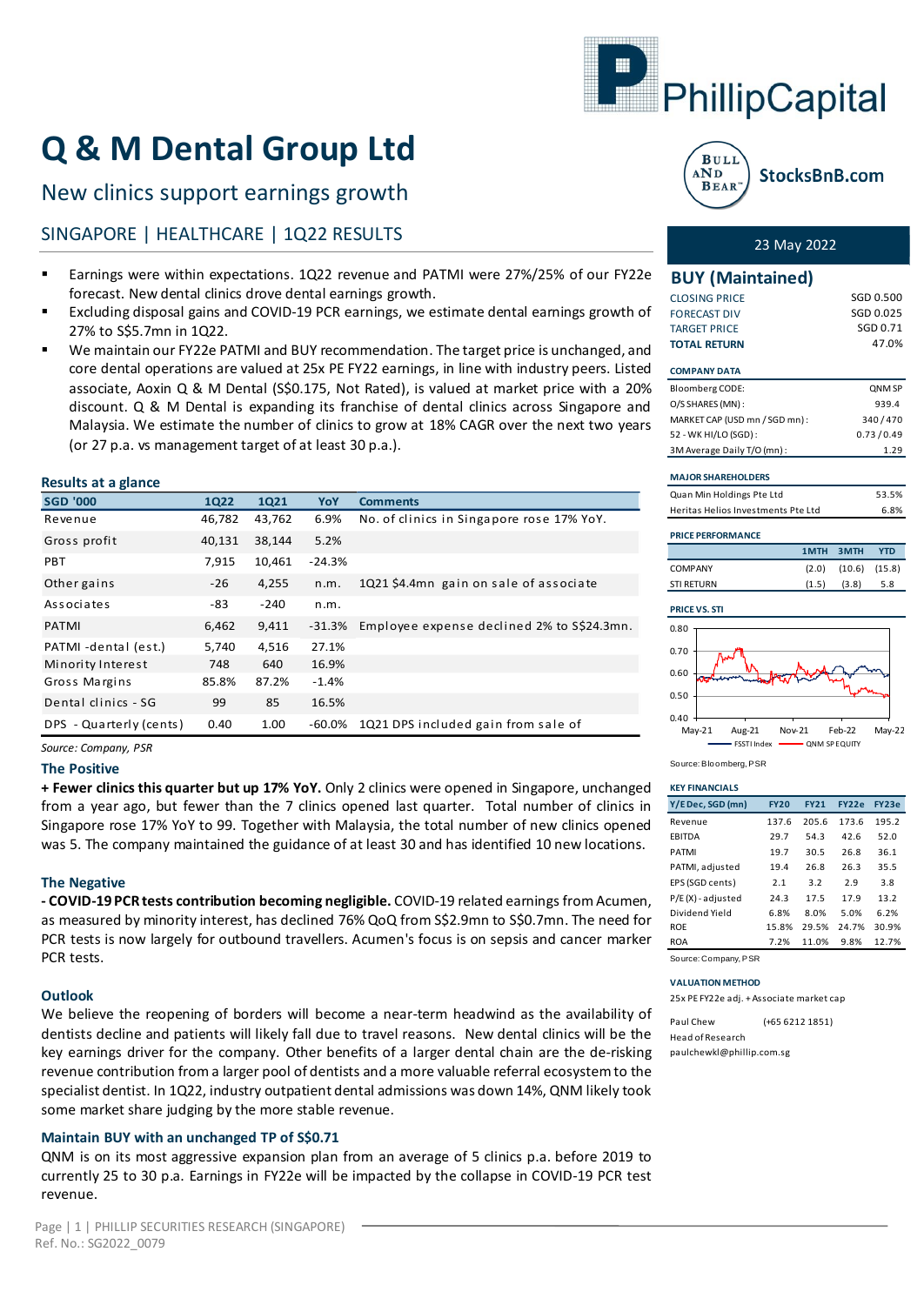#### **Q&M DENTAL LIMITED Results**



#### **Financials**

| <b>Income Statement</b>     |             |             |             |          |          | <b>Balance Sh</b> |
|-----------------------------|-------------|-------------|-------------|----------|----------|-------------------|
| Y/E Dec, SGD '000           | <b>FY19</b> | <b>FY20</b> | <b>FY21</b> | FY22e    | FY23e    | Y/E Dec, S        |
| Revenue                     | 127,963     | 137,619     | 205,599     | 173,580  | 195,195  | <b>ASSETS</b>     |
| Gross profit                | 112,217     | 120,724     | 174,722     | 145,807  | 165,916  | Trade and         |
| <b>EBITDA</b>               | 23,647      | 29,727      | 54,274      | 42,603   | 51,974   | Cash              |
| Depreciation & amortisation | (3, 281)    | (3, 458)    | (4, 134)    | (4,582)  | (4,903)  | Inventorie        |
| EBIT                        | 20,366      | 26,269      | 50,140      | 38,021   | 47,071   | Total curre       |
| Other gains                 | 9,252       | 253         | 3,689       | 521      | 586      | PPE & IA          |
| Net Finance Inc/(Exp)       | (4, 407)    | (4,058)     | (3,021)     | (4, 191) | (4,091)  | Others            |
| Profit before tax           | 20,122      | 22,370      | 46,654      | 33,330   | 42,980   | Total non-        |
| Taxation                    | (1,941)     | (2,533)     | (7, 296)    | (4,666)  | (6, 447) | <b>Total Asse</b> |
| Minority intrest            | (197)       | (137)       | (8,887)     | (1,860)  | (465)    |                   |
| <b>PATMI</b>                | 17,984      | 19,700      | 30,471      | 26,804   | 36,068   | <b>LIABILTIES</b> |
| PATMI, adjusted             | 8,732       | 19,447      | 26,782      | 26,283   | 35,483   | Accounts          |

| Income Statement                 |                          |             |             |           |           | <b>Balance Sheet</b>                 |                 |                 |             |          |         |
|----------------------------------|--------------------------|-------------|-------------|-----------|-----------|--------------------------------------|-----------------|-----------------|-------------|----------|---------|
| Y/E Dec, SGD '000                | <b>FY19</b>              | <b>FY20</b> | <b>FY21</b> | FY22e     | FY23e     | Y/E Dec, SGD '000                    | <b>FY19</b>     | <b>FY20</b>     | <b>FY21</b> | FY22e    | FY23e   |
| Revenue                          | 127,963                  | 137,619     | 205,599     | 173,580   | 195,195   | <b>ASSETS</b>                        |                 |                 |             |          |         |
| Gross profit                     | 112,217                  | 120,724     | 174,722     | 145,807   | 165,916   | Trade and other receivables          | 87,315          | 18,190          | 27,823      | 22,565   |         |
| EBITDA                           | 23,647                   | 29,727      | 54,274      | 42,603    | 51,974    | Cash                                 | 27,253          | 48,772          | 47,611      | 45,225   |         |
| Depreciation & amortisation      | (3, 281)                 | (3, 458)    | (4, 134)    | (4,582)   | (4,903)   | Inventories                          | 7,035           | 16,092          | 15,892      | 19,094   |         |
| EBIT                             | 20,366                   | 26,269      | 50,140      | 38,021    | 47,071    | <b>Total current assets</b>          | 125,014         | 86,280          | 95,159      | 90,717   |         |
| Other gains                      | 9,252                    | 253         | 3,689       | 521       | 586       | PPE & IA                             | 79,614          | 82,675          | 89,201      | 91,619   |         |
| Net Finance Inc/(Exp)            | (4,407)                  | (4,058)     | (3,021)     | (4, 191)  | (4,091)   | Others                               | 101,146         | 105,845         | 91,821      | 91,821   |         |
| Profit before tax                | 20,122                   | 22,370      | 46,654      | 33,330    | 42,980    | Total non-current assets             | 180,760         | 188,520         | 181,022     | 183,440  | 185,537 |
| Taxation                         | (1, 941)                 | (2,533)     | (7, 296)    | (4,666)   | (6, 447)  | <b>Total Assets</b>                  | 305,774         | 274,800         | 276,181     | 274,157  | 283,749 |
| Minority intrest                 | (197)                    | (137)       | (8,887)     | (1,860)   | (465)     |                                      |                 |                 |             |          |         |
| PATMI                            | 17,984                   | 19,700      | 30,471      | 26,804    | 36,068    | <b>LIABILTIES</b>                    |                 |                 |             |          |         |
| PATMI, adjusted                  | 8,732                    | 19,447      | 26,782      | 26,283    | 35,483    | Accounts payable                     | 27,080          | 16,791          | 26,239      | 26,037   |         |
|                                  |                          |             |             |           |           | Bank borrowings                      | 32,576          | 1,941           | 3,552       | 3,552    |         |
|                                  |                          |             |             |           |           | Lease liabilities                    |                 |                 | 9,908       | 9,908    |         |
|                                  |                          |             |             |           |           | Others                               | 10,211<br>1,024 | 9,131           | 5,595       | 5,595    |         |
|                                  |                          |             |             |           |           | <b>Total current liabilities</b>     | 70,891          | 2,633<br>30,496 | 45,294      | 45,092   |         |
|                                  |                          |             |             |           |           | Deferred tax liabilities             | 1,371           |                 | 2,393       | 2,393    |         |
|                                  |                          |             |             |           |           |                                      |                 | 1,160           |             |          |         |
|                                  |                          |             |             |           |           | Long-term borrowings                 | 69,839          | 75,456          | 80,176      | 73,176   |         |
|                                  |                          |             |             |           |           | Others                               | 40,543          | 42,993          | 45,072      | 45,072   |         |
| Per share data (SGD Cents)       |                          |             |             |           |           | <b>Total non-current liabilities</b> | 111,753         | 119,609         | 127,641     | 120,641  | 118,641 |
| Y/E Dec                          | <b>FY19</b>              | <b>FY20</b> | <b>FY21</b> | FY22e     | FY23e     | <b>Total Liabilities</b>             | 182,644         | 150,105         | 172,935     | 165,733  | 166,975 |
| EPS, Reported                    | 1.91                     | 2.09        | 3.24        | 2.85      | 3.84      |                                      |                 |                 |             |          |         |
| EPS, Adjusted                    | 0.93                     | 2.06        | 2.85        | 2.80      | 3.78      | Equity                               |                 |                 |             |          |         |
| DPS                              | 2.82                     | 3.40        | 4.00        | 2.50      | 3.10      | Non-controlling interests            | 1,157           | 3,615           | 5,397       | 7,257    |         |
| BVPS                             | 13.1                     | 13.2        | 11.0        | 11.5      | 12.4      | <b>Shareholder Equity</b>            | 123,130         | 124,695         | 103,246     | 108,424  | 116,774 |
|                                  |                          |             |             |           |           |                                      |                 |                 |             |          |         |
| Cash Flow                        |                          |             |             |           |           | <b>Valuation Ratios</b>              |                 |                 |             |          |         |
| Y/E Dec, SGD '000                | <b>FY19</b>              | <b>FY20</b> | <b>FY21</b> | FY22e     | FY23e     | Y/E Dec                              | <b>FY19</b>     | <b>FY20</b>     | <b>FY21</b> | FY22e    | FY23e   |
| <u>CFO</u>                       |                          |             |             |           |           | $P/E(X)$ - adjusted                  | 53.8            | 24.3            | 17.5        | 17.9     |         |
| Profit before tax                | 20,122                   | 22,370      | 46,654      | 33,330    | 42,980    | P/B(X)                               | 3.8             | 3.8             | 4.5         | 4.3      |         |
| Adjustments                      | (827)                    | 11,783      | 9,850       | 15,082    | 15,903    | EV/EBITDA (X)                        | 20.3            | 14.4            | 7.9         | 10.2     |         |
| WC changes                       | 5,012                    | (13,021)    | (5,599)     | 1,854     | (1, 945)  | Dividend Yield                       | 5.6%            | 6.8%            | 8.0%        | 5.0%     |         |
| Cash generated from ops          | 28,682                   | 24,912      | 53,915      | 54,219    | 60,796    | <b>Growth &amp; Margins</b>          |                 |                 |             |          |         |
| Tax paid                         | (728)                    | (1, 162)    | (3, 112)    | (4,666)   | (6, 447)  | Growth                               |                 |                 |             |          |         |
| Cashflow from ops                | 27,954                   | 23,750      | 50,803      | 49,553    | 54,349    | Revenue                              | 5.9%            | 7.5%            | 49.4%       | $-15.6%$ | 12.5%   |
| <u>CFI</u>                       |                          |             |             |           |           | <b>EBITDA</b>                        | 46.2%           | 25.7%           | 82.6%       | $-21.5%$ | 22.0%   |
| CAPEX, net                       | (6,852)                  | (6, 390)    | (7, 874)    | (7,000)   | (7,000)   | EBIT                                 | 58.3%           | 29.0%           | 90.9%       | $-24.2%$ | 23.8%   |
| Others                           | (2, 431)                 | 48,143      | 11,343      | 238       | 233       | Net profit, adj.                     | 28.3%           | 9.5%            | 54.7%       | $-12.0%$ | 34.6%   |
| <b>Cashflow from investments</b> | (9,283)                  | 41,753      | 3,469       | (6, 762)  | (6, 767)  | <b>Margins</b>                       |                 |                 |             |          |         |
| CFF                              |                          |             |             |           |           | Gross margin                         | 87.7%           | 87.7%           | 85.0%       | 84.0%    | 85.0%   |
| Share issuance, net              | $\overline{\phantom{a}}$ | (1,529)     | (3,053)     |           |           | EBITDA margin                        | 18.5%           | 21.6%           | 26.4%       | 24.5%    | 26.6%   |
| Loans, net of repayments         | 5,175                    | (9,374)     | 8,535       | (7,000)   | (2,000)   | EBIT margin                          | 15.9%           | 19.1%           | 24.4%       | 21.9%    | 24.1%   |
| Dividends                        | (6, 442)                 | (22, 222)   | (48, 760)   | (23, 486) | (28, 183) | Net profit margin                    | 14.1%           | 14.3%           | 14.8%       | 15.4%    | 18.5%   |
| Others                           | (15,075)                 | (10, 860)   | (12, 155)   | (14, 691) | (15,091)  | <b>Key Ratios</b>                    |                 |                 |             |          |         |
| Cashflow from financing          | (16, 342)                | (43, 985)   | (55,433)    | (45, 177) | (45, 274) | <b>ROE</b>                           | 14.6%           | 15.8%           | 29.5%       | 24.7%    | 30.9%   |
|                                  |                          |             |             |           |           |                                      |                 |                 |             |          |         |

Net Debt/EBITDA (X) 3.2 1.0 0.7 0.7 0.5

| Per share data (SGD Cents) |             |             |             |       |       | Total n        |
|----------------------------|-------------|-------------|-------------|-------|-------|----------------|
| Y/E Dec                    | <b>FY19</b> | <b>FY20</b> | <b>FY21</b> | FY22e | FY23e | <b>Total L</b> |
| EPS, Reported              | 1.91        | 2.09        | 3.24        | 2.85  | 3.84  |                |
| EPS, Adjusted              | 0.93        | 2.06        | 2.85        | 2.80  | 3.78  | <b>Equity</b>  |
| <b>DPS</b>                 | 2.82        | 3.40        | 4.00        | 2.50  | 3.10  | Non-co         |
| <b>BVPS</b>                | 13.1        | 13.2        | 11.0        | 11.5  | 12.4  | Shareh         |

| <b>Cash Flow</b>                 |             |             |             |           |           | <b>Valuation Ratios</b>                                   |             |             |             |          |       |
|----------------------------------|-------------|-------------|-------------|-----------|-----------|-----------------------------------------------------------|-------------|-------------|-------------|----------|-------|
| Y/E Dec, SGD '000                | <b>FY19</b> | <b>FY20</b> | <b>FY21</b> | FY22e     | FY23e     | Y/E Dec                                                   | <b>FY19</b> | <b>FY20</b> | <b>FY21</b> | FY22e    | FY23e |
| <b>CFO</b>                       |             |             |             |           |           | $P/E(X)$ - adjusted                                       | 53.8        | 24.3        | 17.5        | 17.9     | 13.2  |
| Profit before tax                | 20,122      | 22,370      | 46,654      | 33,330    | 42,980    | P/B(X)                                                    | 3.8         | 3.8         | 4.5         | 4.3      | 4.0   |
| Adjustments                      | (827)       | 11,783      | 9,850       | 15,082    | 15,903    | EV/EBITDA (X)                                             | 20.3        | 14.4        | 7.9         | 10.2     | 8.3   |
| WC changes                       | 5,012       | (13,021)    | (5, 599)    | 1,854     | (1,945)   | Dividend Yield                                            | 5.6%        | 6.8%        | 8.0%        | 5.0%     | 6.2%  |
| Cash generated from ops          | 28,682      | 24,912      | 53,915      | 54,219    | 60,796    | <b>Growth &amp; Margins</b>                               |             |             |             |          |       |
| Tax paid                         | (728)       | (1, 162)    | (3, 112)    | (4,666)   | (6, 447)  | Growth                                                    |             |             |             |          |       |
| Cashflow from ops                | 27,954      | 23,750      | 50,803      | 49,553    | 54,349    | Revenue                                                   | 5.9%        | 7.5%        | 49.4%       | $-15.6%$ | 12.5% |
| <u>CFI</u>                       |             |             |             |           |           | EBITDA                                                    | 46.2%       | 25.7%       | 82.6%       | $-21.5%$ | 22.0% |
| CAPEX, net                       | (6,852)     | (6,390)     | (7, 874)    | (7,000)   | (7,000)   | EBIT                                                      | 58.3%       | 29.0%       | 90.9%       | $-24.2%$ | 23.8% |
| Others                           | (2, 431)    | 48,143      | 11,343      | 238       | 233       | Net profit, adj.                                          | 28.3%       | 9.5%        | 54.7%       | $-12.0%$ | 34.6% |
| <b>Cashflow from investments</b> | (9,283)     | 41,753      | 3,469       | (6, 762)  | (6, 767)  | <b>Margins</b>                                            |             |             |             |          |       |
| <b>CFF</b>                       |             |             |             |           |           | Gross margin                                              | 87.7%       | 87.7%       | 85.0%       | 84.0%    | 85.0% |
| Share issuance, net              |             | (1,529)     | (3,053)     |           |           | EBITDA margin                                             | 18.5%       | 21.6%       | 26.4%       | 24.5%    | 26.6% |
| Loans, net of repayments         | 5,175       | (9,374)     | 8,535       | (7,000)   | (2,000)   | EBIT margin                                               | 15.9%       | 19.1%       | 24.4%       | 21.9%    | 24.1% |
| Dividends                        | (6, 442)    | (22, 222)   | (48, 760)   | (23, 486) | (28, 183) | Net profit margin                                         | 14.1%       | 14.3%       | 14.8%       | 15.4%    | 18.5% |
| Others                           | (15,075)    | (10, 860)   | (12, 155)   | (14, 691) | (15,091)  | <b>Key Ratios</b>                                         |             |             |             |          |       |
| <b>Cashflow from financing</b>   | (16, 342)   | (43, 985)   | (55, 433)   | (45, 177) | (45, 274) | <b>ROE</b>                                                | 14.6%       | 15.8%       | 29.5%       | 24.7%    | 30.9% |
| Net change in cash               | 2,329       | 21,518      | (1, 161)    | (2,386)   | 2,307     | <b>ROA</b>                                                | 5.9%        | 7.2%        | 11.0%       | 9.8%     | 12.7% |
| CCE, end                         | 27,253      | 48,771      | 47,610      | 45,224    | 47,531    | Net Gearing                                               | 61.0%       | 23.0%       | 35.0%       | 29.1%    | 23.3% |
|                                  |             |             |             |           |           | $\cdots$ $=$ $\cdots$ $\cdots$ $\cdots$ $\cdots$ $\cdots$ |             |             |             |          |       |

*Source: Company, Phillip Securities Research (Singapore) Estimates*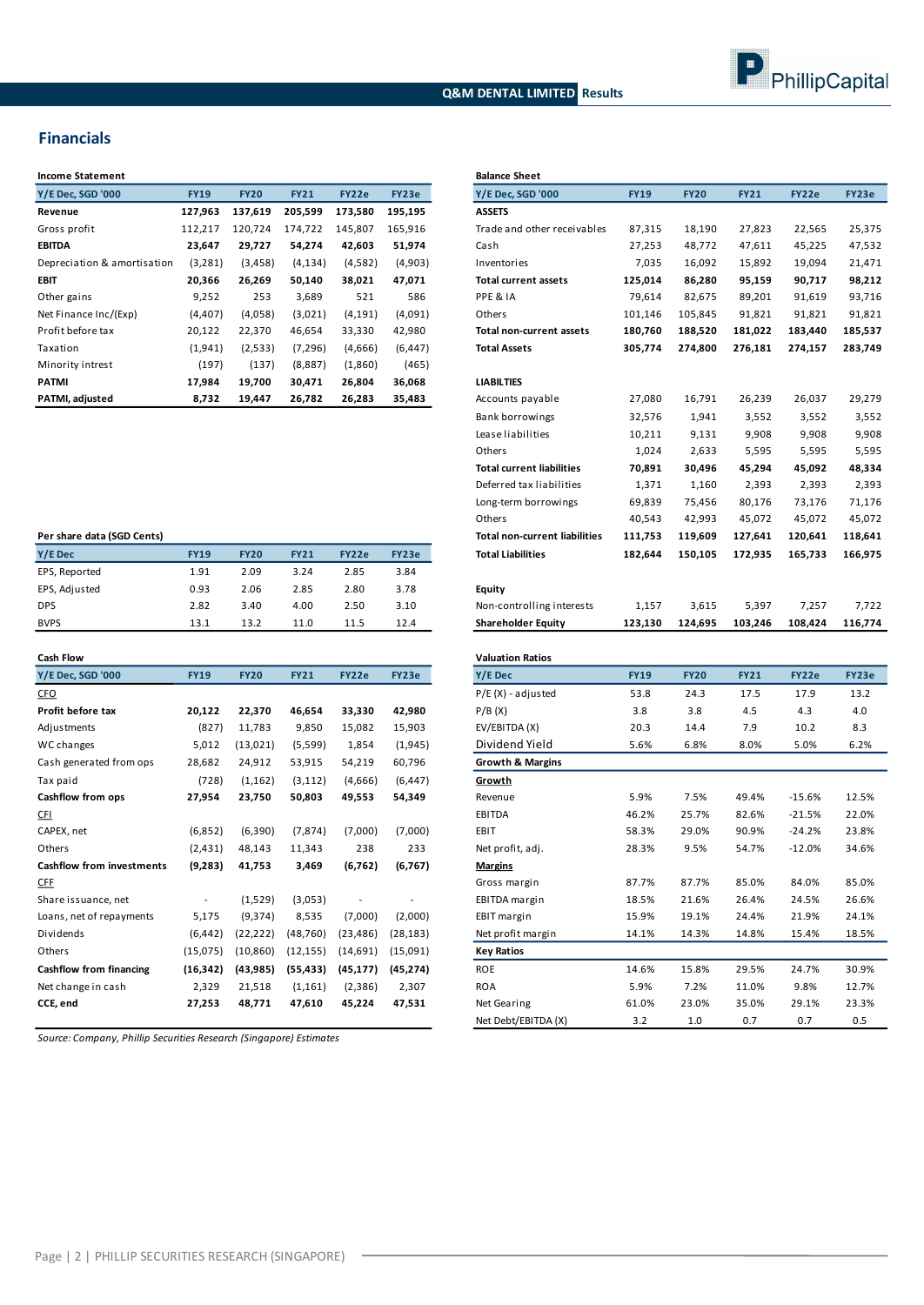### **Q&M DENTAL LIMITED Results**





#### **Remarks**

We do not base our recommendations entirely on the above quantitative return bands. We consider qualitative factors like (but not limited to) a stock's risk reward profile, market sentiment, recent rate of share price appreciation, presence or absence of stock price catalysts, and speculative undertones

surrounding the stock, before making our final recommendation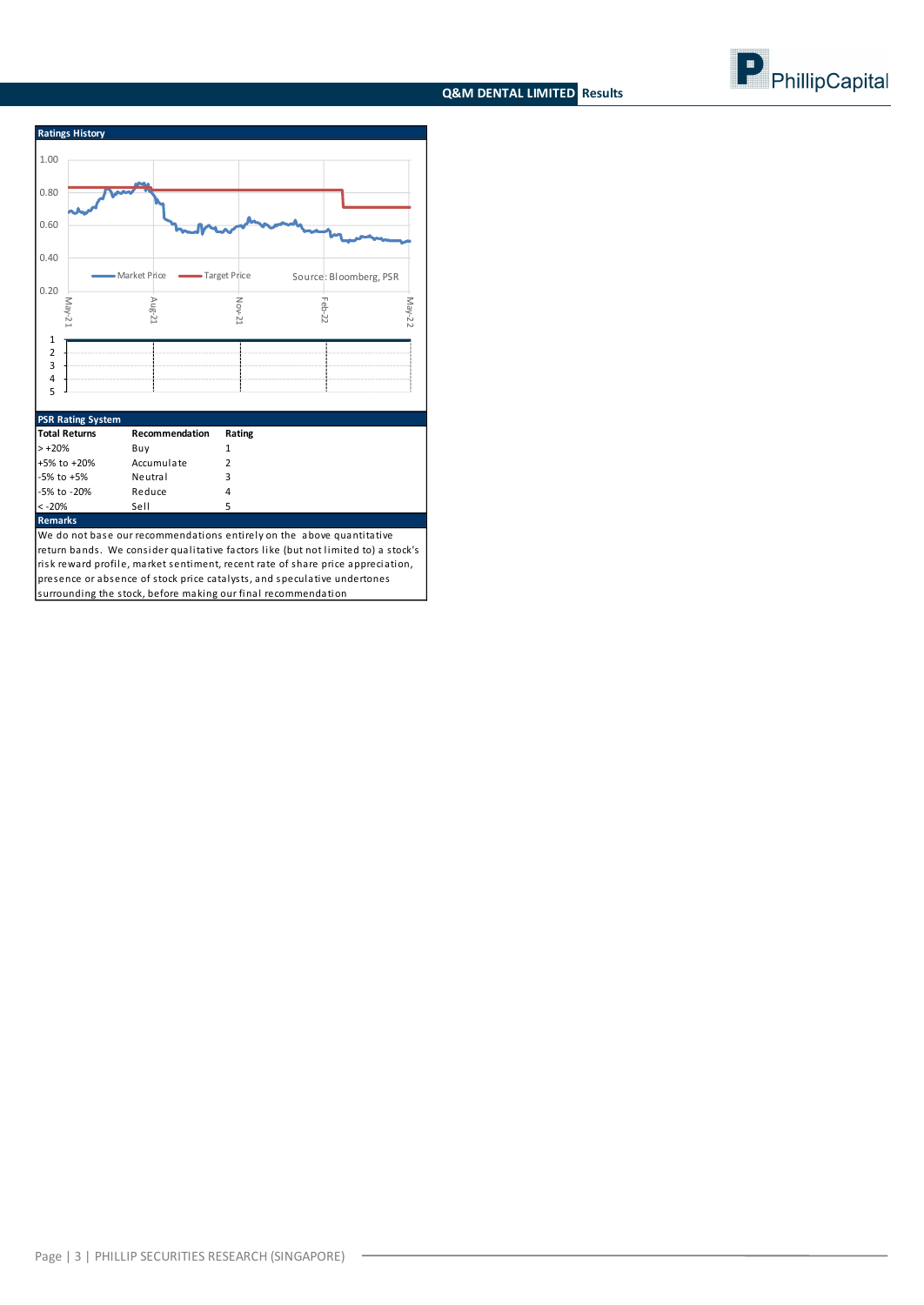#### **Q&M DENTAL LIMITED Results**



## **Head of Research Research Admin**

**Consumer | Industrial | Conglomerates Property | REITs Banking & Finance**

#### **SINGAPORE**

**Phillip Securities Pte Ltd** Raffles City Tower 250, North Bridge Road #06-00 Singapore 179101 Tel +65 6533 6001 Fax +65 6535 6631 Website: www.poems.com.sg

#### **JAPAN**

**Phillip Securities Japan, Ltd.** 4-2 Nihonbashi Kabuto-cho Chuo-ku, Tokyo 103-0026 Tel +81-3 3666 2101 Fax +81-3 3666 6090 Website[: www.phillip.co.jp](http://www.phillip.co.jp/)

#### **THAILAND Phillip Securities (Thailand) Public Co. Ltd** 15th Floor, Vorawat Building, 849 Silom Road, Silom, Bangrak,

Bangkok 10500 Thailand Tel +66-2 6351700 / 22680999 Fax +66-2 22680921 Website [www.phillip.co.th](http://www.phillip.co.th/)

#### **UNITED STATES**

**Phillip Capital Inc** 141 W Jackson Blvd Ste 3050 The Chicago Board of Trade Building Chicago, IL 60604 USA Tel +1-312 356 9000 Fax +1-312 356 9005 Website[: www.phillipusa.com](http://www.phillipusa.com/)

#### **INDIA**

**PhillipCapital (India) Private Limited** No.1, 18th Floor, Urmi Estate 95, Ganpatrao Kadam Marg Lower Parel West, Mumbai 400-013 Maharashtra, India Tel: +91-22-2300 2999 / Fax: +91-22-2300 2969 Website[: www.phillipcapital.in](http://www.phillipcapital.in/)

**Contact Information (Research Team)**

**Small-Mid Cap Cap Capacity Capacity Capacity Capacity Capacity Analyst (Hardware) <b>Capacity Capacity Capacity**<br> **Straw Angle Capacity Angle Capacity Angle Capacity Angle Capacity Capacity Capacity Capacity Capacity Ca** 

**Credit Analyst US Technology Analyst (Software/Services)** Shawn Sng - [shawnsngkh@phillip.com.sg](mailto:shawnsngkh@phillip.com.sg) Ambrish Shah – amshah@phillipcapital.in

#### **Contact Information (Regional Member Companies)**

### **MALAYSIA**

**Phillip Capital Management Sdn Bhd** B-3-6 Block B Level 3 Megan Avenue II, No. 12, Jalan Yap Kwan Seng, 50450 Kuala Lumpur Tel +603 2162 8841 Fax +603 2166 5099 Website[: www.poems.com.my](http://www.poems.com.my/)

#### **INDONESIA PT Phillip Securities Indonesia**

ANZ Tower Level 23B, Jl Jend Sudirman Kav 33A Jakarta 10220 – Indonesia Tel +62-21 5790 0800 Fax +62-21 5790 0809 Website: [www.phillip.co.id](http://www.phillip.co.id/)

#### **FRANCE**

**King & Shaxson Capital Limited** 3rd Floor, 35 Rue de la Bienfaisance 75008 Paris France Tel +33-1 45633100 Fax +33-1 45636017 Website[: www.kingandshaxson.com](http://www.kingandshaxson.com/)

#### **AUSTRALIA**

**Phillip Capital Limited** Level 10, 330 Collins Street Melbourne, Victoria 3000, Australia Tel +61-03 8633 9803 Fax +61-03 8633 9899 Website[: www.phillipcapital.com.au](http://www.phillipcapital.com.au/)

#### **TURKEY**

**PhillipCapital Menkul Degerler** Dr. Cemil Bengü Cad. Hak Is Merkezi No. 2 Kat. 6A Caglayan 34403 Istanbul, Turkey Tel: 0212 296 84 84 Fax: 0212 233 69 29 Website[: www.phillipcapital.com.tr](http://www.phillipcapital.com.tr/)

Paul Chew – **[paulchewkl@phillip.com.sg](mailto:paulchewkl@phillip.com.sg)** and the pathology of the common and the common Azii - qystina Azii - qystina @phillip.com.sg

Terence Chua – terencechuatl@phillip.com.sg Matalie Ong – [natalieongpf@phillip.com.sg](mailto:natalieongpf@phillip.com.sg) Glenn Thum – glennthumjc@phillip.com.sg

Jonathan Woo – jonathanwookj@phillip.com.sg

**HONG KONG Phillip Securities (HK) Ltd** 11/F United Centre 95 Queensway Hong Kong Tel +852 2277 6600 Fax +852 2868 5307 Websites**:** [www.phillip.com.hk](http://www.phillip.com.hk/)

#### **CHINA**

**Phillip Financial Advisory (Shanghai) Co Ltd** No 550 Yan An East Road, Ocean Tower Unit 2318, Postal code 200001 Tel +86-21 5169 9200 Fax +86-21 6351 2940 Website[: www.phillip.com.cn](http://www.phillip.com.cn/)

**UNITED KINGDOM**

**King & Shaxson Capital Limited** 6th Floor, Candlewick House, 120 Cannon Street, London, EC4N 6AS Tel +44-20 7426 5950 Fax +44-20 7626 1757 Website[: www.kingandshaxson.com](http://www.kingandshaxson.com/)

#### **CAMBODIA**

**Phillip Bank Plc** Ground Floor of B-Office Centre,#61-64, Norodom Blvd Corner Street 306,Sangkat Boeung Keng Kang 1, Khan Chamkamorn, Phnom Penh, Cambodia Tel: 855 (0) 7796 6151/855 (0) 1620 0769 Website[: www.phillipbank.com.kh](http://www.phillipbank.com.kh/)

#### **DUBAI**

**Phillip Futures DMCC** Member of the Dubai Gold and Commodities Exchange (DGCX) Unit No 601, Plot No 58, White Crown Bldg, Sheikh Zayed Road, P.O.Box 212291 Dubai-UAE Tel: +971-4-3325052 / Fax: + 971-4-3328895